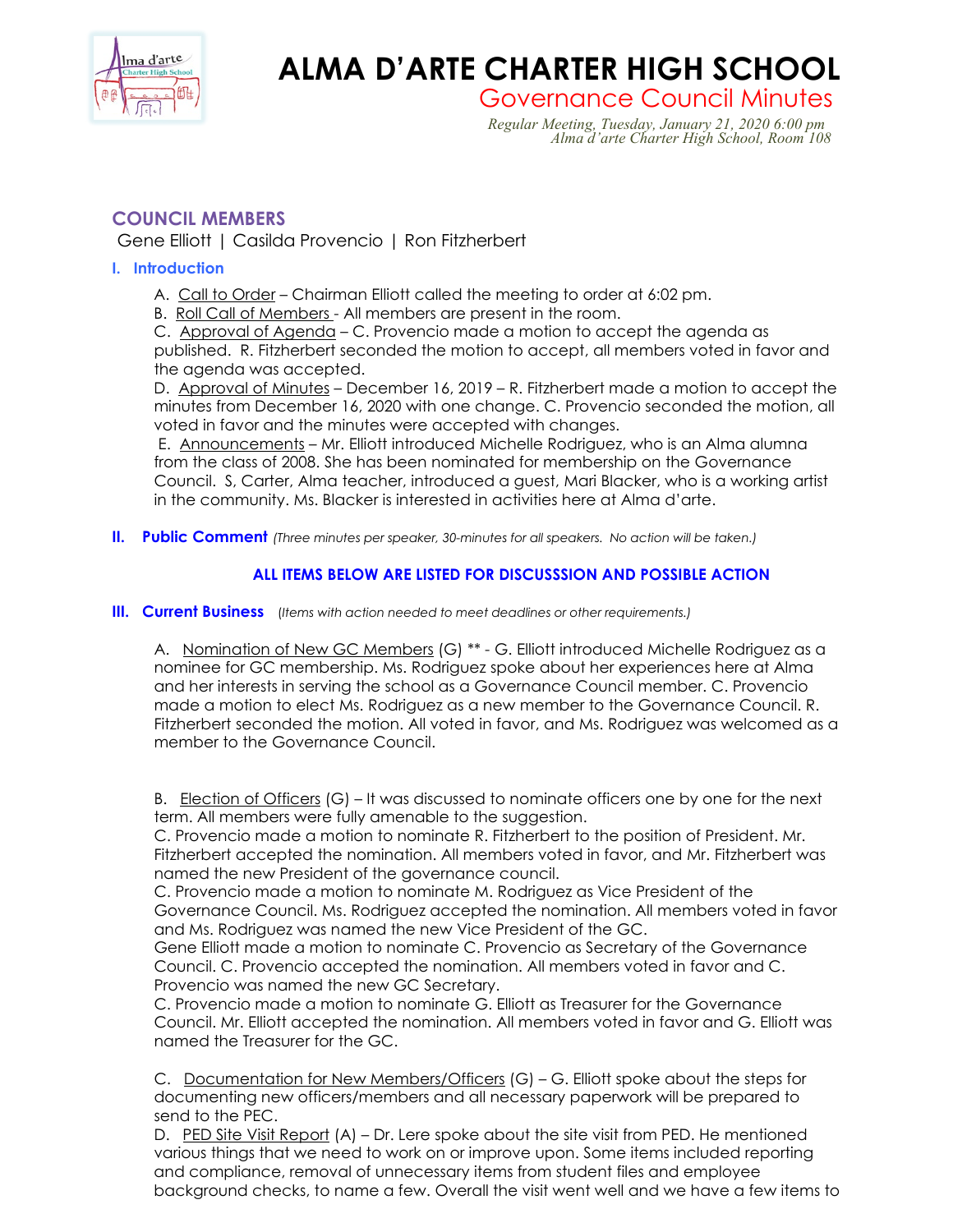work on and Dr. Lere is confident that we will have those things completed by the next GC meeting in February.

E. GC Retreat Report (G, A) – G. Elliott reported on the GC retreat from Saturday January 18, 2020. He spoke about a SWOT analysis that was organized by him and Dr. Lere. The purpose of the SWOT analysis is to see what our strengths and weaknesses and what we can do to improve. There was a discussion about using the addition of an "Alumni Seminar Series" using Alma Alumni. The series would be for 1 credit and would be offered on Wednesday afternoons for 1 hour. M. Rodriguez spoke as an alumna and expressed that there are many alumni who would like to return to Alma and help with this series. Though this is just in developmental stages, it was agreed that it is a new way to capitalize on our Alumni's talents. Discussion was also made about ideas to recruit students from the middle schools with one suggestion being made to hold a "Middle School Talent Show".

F. Status of Policies/Procedures Review (G) – C. Provencio discussed the 7 policies that were listed as new policies needing review at the last meeting. She presented the group with packets containing the 7 policies to be read and adopted. This meeting will serve as the first reading for the 7 policies. A second reading was scheduled as a GC work session for February 4th at 6pm here at Alma d'arte. The third reading and adoption of the policies will be at the next scheduled GC meeting in February. In an effort to continue adopting policies, Dr. Lere suggested keeping adoption of policies as an agenda item continuously. C. Provencio will send P. Hernandez an electronic copy of the currently adopted policies. P. Hernandez will upload those to the school website.

G. Status of Bylaws Review/Changes (G) – G. Elliott spoke about By-Laws review and changes. He said he will confer with P. Matthews, school attorney, to fine tune and discuss what we are responsible for and make revisions to the current By-Laws as appropriate.

H. Principal/CAO Review Process/Schedule (G) - G. Elliott discussed steps to performing the CAO/Principal review. Mr. Elliott mentioned that it is essential to include staff and faculty in this process. G. Elliott and R. Fitzherbert will meet and create an evaluation instrument.

I. New Principal/CAO Search Plan (G) – GC members spoke to Dr. Lere about the possibility of retaining him for a longer period beyond his contracted date of June 30, 2020. Dr. Lere stated that he made a firm decision to not return after his contract ends. Mr. Elliott, though disappointed by his statement, thanked Dr. Lere for his service to Alma and concluded that the search for a new Principal/CAO shall move forward. Mr. Elliott suggested the group meet at Alma on Monday February 10, 2020 at 6pm to discuss the next steps in the search for a new CAO/Principal.

**IV. Past Business** *(Review and routine approval/acceptance of actions taken, reports compiled, funds received/expended, audit and program results, etc.)*

#### A. Monthly Financial Report (F)

1. Finance and Audit Committee Appointments (G) - G. Elliott & R. Fitzherbert have accepted responsibility for being members of both the Finance Committee and the Audit Committee.

 2. Financial Statements as of November 30, 2019 - R. Frye, business manager, presented the GC with a finance packet for the month and provided detail for the various sections of each expense.

3. BAR's Approval – No BAR's this month

 4. Payroll and Accounts Payable Acceptance – C. Provencio made a motion to accept the payroll and accounts payable reports, M. Rodriguez seconded the motion. All members voted in favor and the Expense report was accepted.

 5. Status of Financial Dashboard Development – R. Frye stated that the financial dashboard is still in development.

6. Change of Bank Status/Report – At the current time there is no need to explore this.

B. Monthly Administrative Report (A)

 1. Student Enrollment Status/Changes – There have been a few student withdrawals from Alma this month. However, we did receive 7 new students transferring to Alma from other Districts. Dr. Lere noted that while we welcome all new students, there has been an